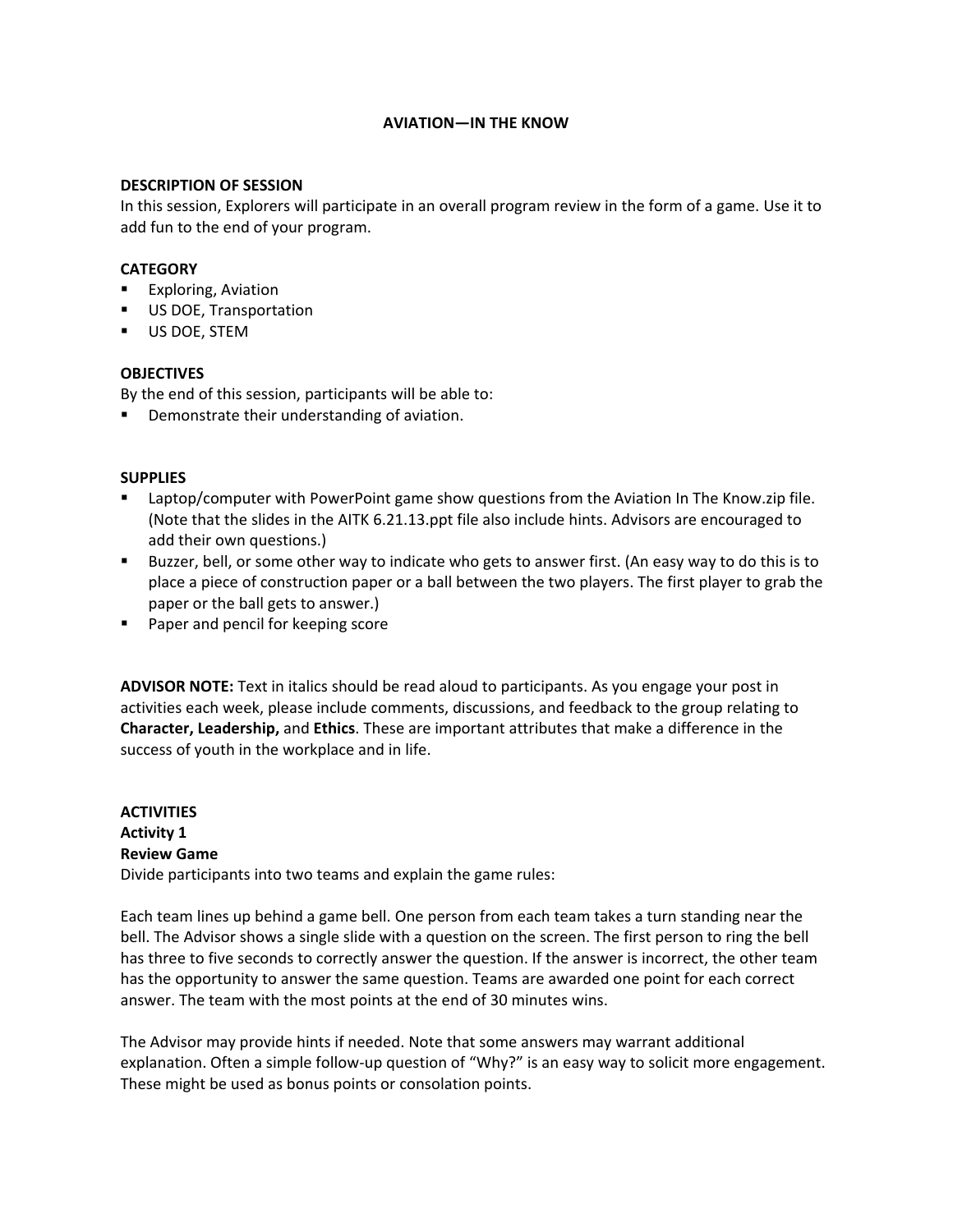To make the game more challenging, you could incorporate a brief discussion about the science, technology, engineering, and math aspects of each question. For example:

- When looking at the different types of planes (crop duster, fighter, aerobatic plane, fire bomber, cargo airplane, jet, propeller plane), discuss the different engineering involved in making the plane have its particular flying strengths. What does an aerobatic plane need that a cargo plane doesn't? What does a fire bomber need to have that a refueling tanker doesn't if it is to dump its entire load at once, while in flight? What characteristics does a propeller plane have that a jet doesn't? Why would you want one and not the other? Why are blimps, dirigibles, and balloons shaped so differently from airplanes and gliders? Why does a helicopter need the tail rotor?
- When looking at the GPS slides, discuss redundancy and why the FAA requires you to have more GPS signals than you need in order to use GPS for certain approaches and navigations. Why are there 27 orbiting satellites worldwide?
- Why is it best to take off and land into the wind? Why would you try to land with the upwind wheel first on a crosswind landing?
- Why do runway numbers require renaming occasionally? (Discuss magnetic changes in the Earth's poles. The Earth's magnetic fields change over time because the Earth's molten core stirs and moves around with the Earth's rotation. While magnetic forces are fairly constant in the short term, they can and do vary over time, requiring runways to be renumbered to the closest magnetic heading. For example, runways at the Oakland, California, airport needed to be renumbered in December 2013.)
- Knowing the wind speed and direction, how can you calculate the crosswind, headwind, or tailwind components in order to tell the ground speed? Why would this be important? (Fuel planning relies on time in the air, not distance along the ground.) Use a flight calculator or a Whizz‐Wheel to demonstrate. Or, use the following and discuss:

—The scientifically accurate way to calculate crosswind (and headwind and tailwind) strength is by using trigonometry. Using a compass rose with the airplane in the center, draw a line pointing to the center to represent the wind direction. Then break it down into the horizontal and vertical components to form the legs of the triangle, with the wind as the hypotenuse.



 $\Theta$  is known because we know the wind direction. C is known because we know the wind speed.

So we use trigonometry to calculate A and B:

 $B = C \sin \Theta$  $A = C \cos \Theta$ 

—Of course, pilots don't get their calculators out to do trigonometry when in the air. They use a combination of experience and trial and error. If wind is coming from the right, a 5 degree